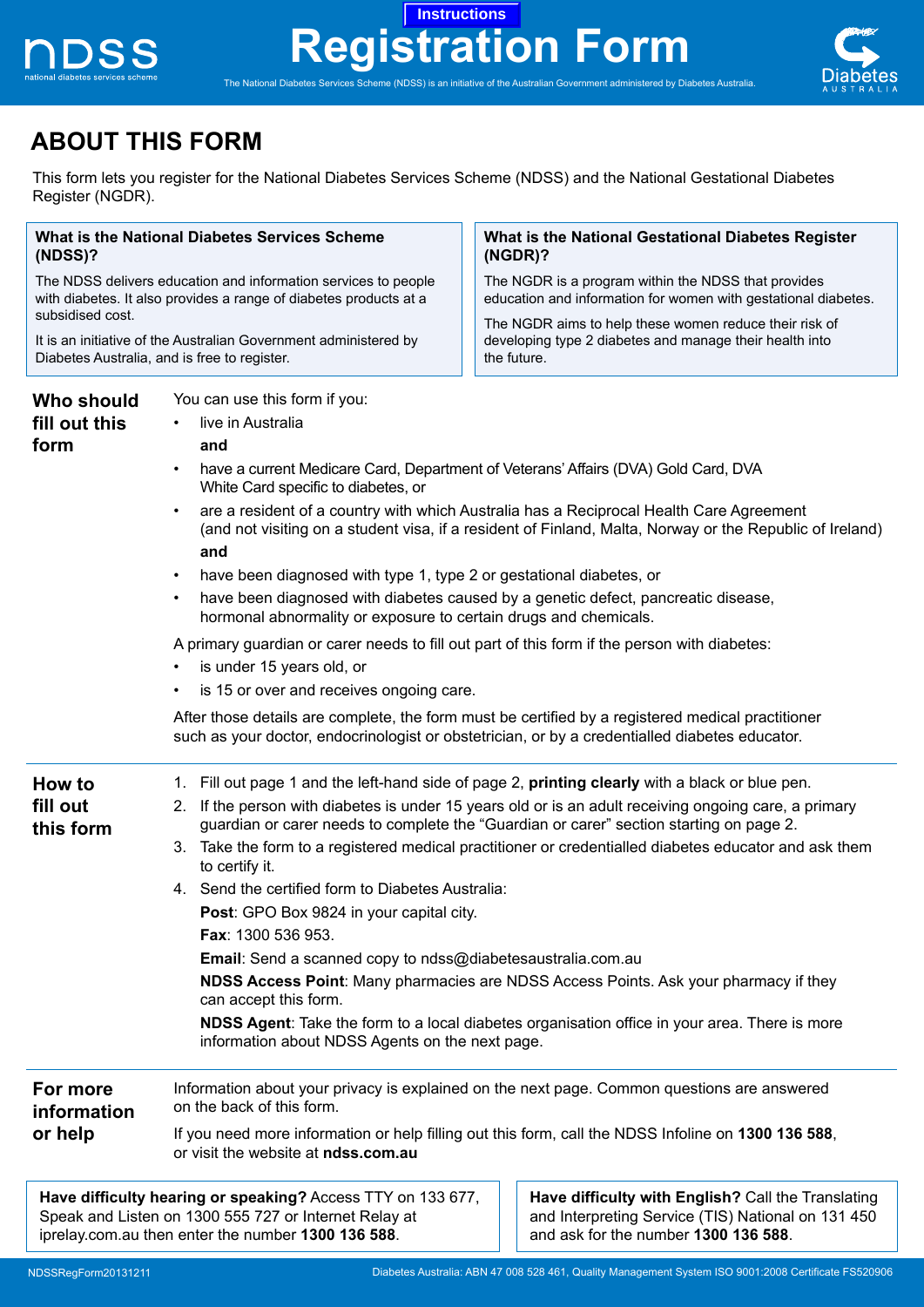



### **YOUR PRIVACY**

| use your<br>information about the NDSS and about managing your diabetes<br>information<br>education and support services<br>$\bullet$<br>access to products at subsidised prices.<br>$\bullet$<br>We may also use your details to communicate with you about:<br>research into diabetes and related health conditions, and<br>your local state or territory diabetes organisation's activities and services.<br>If you wish, once you have registered, you can ask us not to contact you about these matters.<br>You will still receive important information about diabetes and NDSS product safety issues.<br>You have a choice about whether or not to provide information to us. If you choose not to provide us with<br>the information we need, we may not be able to register you for the NDSS.<br>Your information is protected by Commonwealth laws including the Privacy Act 1988.<br><b>Protecting</b><br>your<br>Diabetes Australia and its Agents are committed to protecting your privacy. Diabetes Australia has a<br>privacy policy. This policy contains information about how you can access and correct your personal<br>privacy<br>information held by us. The policy also explains how to complain about a breach of your privacy, and<br>how Diabetes Australia deals with privacy complaints. You can view our privacy policy at ndss.com.au<br>or ask for a copy by calling 1300 136 588.<br>The information you give in this form will be accessed by:<br>Who can<br>access your<br>Diabetes Australia, the Commonwealth, NDSS Agents and other organisations that deliver the<br>1.<br>information<br>NDSS and related services on behalf of the Australian Government.<br>We share your personal information for the purposes of, and to manage, the NDSS. Sometimes we<br>need to share information that identifies you (for example, when we share your name and address<br>with a mailing house to send you NDSS information). Wherever possible, we will only share your<br>details in ways that do not identify you.<br>2. The Australian Institute of Health and Welfare, which uses your information for statistical analysis<br>for the Commonwealth, and to assist Diabetes Australia to manage the NDSS.<br>3. State and territory diabetes organisations, which are dedicated to assisting people with diabetes<br>and their carers. Your local organisation may contact you to help you with your diabetes.<br>4. Researchers. Australian diabetes researchers lead the world in searching for a cure, as well as<br>better ways to treat and manage the condition.<br>We provide researchers with information that does not identify you. But some important research can<br>only be done when people have been identified. In these cases, we will contact you (for example, by<br>letter) to ask whether or not you would like to participate in the research. Only if and when you give<br>your consent to participate will we share with researchers any information that identifies you.<br>5. Third parties. The Commonwealth may direct us to share your information with other<br>third parties as authorised or required by law. | How we | Diabetes Australia and NDSS Agents respect your privacy. We use your details to provide:          |  |
|-----------------------------------------------------------------------------------------------------------------------------------------------------------------------------------------------------------------------------------------------------------------------------------------------------------------------------------------------------------------------------------------------------------------------------------------------------------------------------------------------------------------------------------------------------------------------------------------------------------------------------------------------------------------------------------------------------------------------------------------------------------------------------------------------------------------------------------------------------------------------------------------------------------------------------------------------------------------------------------------------------------------------------------------------------------------------------------------------------------------------------------------------------------------------------------------------------------------------------------------------------------------------------------------------------------------------------------------------------------------------------------------------------------------------------------------------------------------------------------------------------------------------------------------------------------------------------------------------------------------------------------------------------------------------------------------------------------------------------------------------------------------------------------------------------------------------------------------------------------------------------------------------------------------------------------------------------------------------------------------------------------------------------------------------------------------------------------------------------------------------------------------------------------------------------------------------------------------------------------------------------------------------------------------------------------------------------------------------------------------------------------------------------------------------------------------------------------------------------------------------------------------------------------------------------------------------------------------------------------------------------------------------------------------------------------------------------------------------------------------------------------------------------------------------------------------------------------------------------------------------------------------------------------------------------------------------------------------------------------------------------------------------------------------------------------------------------------------------------------------------------------------------------------------------------------|--------|---------------------------------------------------------------------------------------------------|--|
|                                                                                                                                                                                                                                                                                                                                                                                                                                                                                                                                                                                                                                                                                                                                                                                                                                                                                                                                                                                                                                                                                                                                                                                                                                                                                                                                                                                                                                                                                                                                                                                                                                                                                                                                                                                                                                                                                                                                                                                                                                                                                                                                                                                                                                                                                                                                                                                                                                                                                                                                                                                                                                                                                                                                                                                                                                                                                                                                                                                                                                                                                                                                                                                   |        |                                                                                                   |  |
|                                                                                                                                                                                                                                                                                                                                                                                                                                                                                                                                                                                                                                                                                                                                                                                                                                                                                                                                                                                                                                                                                                                                                                                                                                                                                                                                                                                                                                                                                                                                                                                                                                                                                                                                                                                                                                                                                                                                                                                                                                                                                                                                                                                                                                                                                                                                                                                                                                                                                                                                                                                                                                                                                                                                                                                                                                                                                                                                                                                                                                                                                                                                                                                   |        |                                                                                                   |  |
|                                                                                                                                                                                                                                                                                                                                                                                                                                                                                                                                                                                                                                                                                                                                                                                                                                                                                                                                                                                                                                                                                                                                                                                                                                                                                                                                                                                                                                                                                                                                                                                                                                                                                                                                                                                                                                                                                                                                                                                                                                                                                                                                                                                                                                                                                                                                                                                                                                                                                                                                                                                                                                                                                                                                                                                                                                                                                                                                                                                                                                                                                                                                                                                   |        |                                                                                                   |  |
|                                                                                                                                                                                                                                                                                                                                                                                                                                                                                                                                                                                                                                                                                                                                                                                                                                                                                                                                                                                                                                                                                                                                                                                                                                                                                                                                                                                                                                                                                                                                                                                                                                                                                                                                                                                                                                                                                                                                                                                                                                                                                                                                                                                                                                                                                                                                                                                                                                                                                                                                                                                                                                                                                                                                                                                                                                                                                                                                                                                                                                                                                                                                                                                   |        |                                                                                                   |  |
|                                                                                                                                                                                                                                                                                                                                                                                                                                                                                                                                                                                                                                                                                                                                                                                                                                                                                                                                                                                                                                                                                                                                                                                                                                                                                                                                                                                                                                                                                                                                                                                                                                                                                                                                                                                                                                                                                                                                                                                                                                                                                                                                                                                                                                                                                                                                                                                                                                                                                                                                                                                                                                                                                                                                                                                                                                                                                                                                                                                                                                                                                                                                                                                   |        |                                                                                                   |  |
|                                                                                                                                                                                                                                                                                                                                                                                                                                                                                                                                                                                                                                                                                                                                                                                                                                                                                                                                                                                                                                                                                                                                                                                                                                                                                                                                                                                                                                                                                                                                                                                                                                                                                                                                                                                                                                                                                                                                                                                                                                                                                                                                                                                                                                                                                                                                                                                                                                                                                                                                                                                                                                                                                                                                                                                                                                                                                                                                                                                                                                                                                                                                                                                   |        |                                                                                                   |  |
|                                                                                                                                                                                                                                                                                                                                                                                                                                                                                                                                                                                                                                                                                                                                                                                                                                                                                                                                                                                                                                                                                                                                                                                                                                                                                                                                                                                                                                                                                                                                                                                                                                                                                                                                                                                                                                                                                                                                                                                                                                                                                                                                                                                                                                                                                                                                                                                                                                                                                                                                                                                                                                                                                                                                                                                                                                                                                                                                                                                                                                                                                                                                                                                   |        |                                                                                                   |  |
|                                                                                                                                                                                                                                                                                                                                                                                                                                                                                                                                                                                                                                                                                                                                                                                                                                                                                                                                                                                                                                                                                                                                                                                                                                                                                                                                                                                                                                                                                                                                                                                                                                                                                                                                                                                                                                                                                                                                                                                                                                                                                                                                                                                                                                                                                                                                                                                                                                                                                                                                                                                                                                                                                                                                                                                                                                                                                                                                                                                                                                                                                                                                                                                   |        |                                                                                                   |  |
|                                                                                                                                                                                                                                                                                                                                                                                                                                                                                                                                                                                                                                                                                                                                                                                                                                                                                                                                                                                                                                                                                                                                                                                                                                                                                                                                                                                                                                                                                                                                                                                                                                                                                                                                                                                                                                                                                                                                                                                                                                                                                                                                                                                                                                                                                                                                                                                                                                                                                                                                                                                                                                                                                                                                                                                                                                                                                                                                                                                                                                                                                                                                                                                   |        |                                                                                                   |  |
|                                                                                                                                                                                                                                                                                                                                                                                                                                                                                                                                                                                                                                                                                                                                                                                                                                                                                                                                                                                                                                                                                                                                                                                                                                                                                                                                                                                                                                                                                                                                                                                                                                                                                                                                                                                                                                                                                                                                                                                                                                                                                                                                                                                                                                                                                                                                                                                                                                                                                                                                                                                                                                                                                                                                                                                                                                                                                                                                                                                                                                                                                                                                                                                   |        |                                                                                                   |  |
|                                                                                                                                                                                                                                                                                                                                                                                                                                                                                                                                                                                                                                                                                                                                                                                                                                                                                                                                                                                                                                                                                                                                                                                                                                                                                                                                                                                                                                                                                                                                                                                                                                                                                                                                                                                                                                                                                                                                                                                                                                                                                                                                                                                                                                                                                                                                                                                                                                                                                                                                                                                                                                                                                                                                                                                                                                                                                                                                                                                                                                                                                                                                                                                   |        |                                                                                                   |  |
|                                                                                                                                                                                                                                                                                                                                                                                                                                                                                                                                                                                                                                                                                                                                                                                                                                                                                                                                                                                                                                                                                                                                                                                                                                                                                                                                                                                                                                                                                                                                                                                                                                                                                                                                                                                                                                                                                                                                                                                                                                                                                                                                                                                                                                                                                                                                                                                                                                                                                                                                                                                                                                                                                                                                                                                                                                                                                                                                                                                                                                                                                                                                                                                   |        |                                                                                                   |  |
|                                                                                                                                                                                                                                                                                                                                                                                                                                                                                                                                                                                                                                                                                                                                                                                                                                                                                                                                                                                                                                                                                                                                                                                                                                                                                                                                                                                                                                                                                                                                                                                                                                                                                                                                                                                                                                                                                                                                                                                                                                                                                                                                                                                                                                                                                                                                                                                                                                                                                                                                                                                                                                                                                                                                                                                                                                                                                                                                                                                                                                                                                                                                                                                   |        |                                                                                                   |  |
|                                                                                                                                                                                                                                                                                                                                                                                                                                                                                                                                                                                                                                                                                                                                                                                                                                                                                                                                                                                                                                                                                                                                                                                                                                                                                                                                                                                                                                                                                                                                                                                                                                                                                                                                                                                                                                                                                                                                                                                                                                                                                                                                                                                                                                                                                                                                                                                                                                                                                                                                                                                                                                                                                                                                                                                                                                                                                                                                                                                                                                                                                                                                                                                   |        |                                                                                                   |  |
|                                                                                                                                                                                                                                                                                                                                                                                                                                                                                                                                                                                                                                                                                                                                                                                                                                                                                                                                                                                                                                                                                                                                                                                                                                                                                                                                                                                                                                                                                                                                                                                                                                                                                                                                                                                                                                                                                                                                                                                                                                                                                                                                                                                                                                                                                                                                                                                                                                                                                                                                                                                                                                                                                                                                                                                                                                                                                                                                                                                                                                                                                                                                                                                   |        |                                                                                                   |  |
|                                                                                                                                                                                                                                                                                                                                                                                                                                                                                                                                                                                                                                                                                                                                                                                                                                                                                                                                                                                                                                                                                                                                                                                                                                                                                                                                                                                                                                                                                                                                                                                                                                                                                                                                                                                                                                                                                                                                                                                                                                                                                                                                                                                                                                                                                                                                                                                                                                                                                                                                                                                                                                                                                                                                                                                                                                                                                                                                                                                                                                                                                                                                                                                   |        |                                                                                                   |  |
|                                                                                                                                                                                                                                                                                                                                                                                                                                                                                                                                                                                                                                                                                                                                                                                                                                                                                                                                                                                                                                                                                                                                                                                                                                                                                                                                                                                                                                                                                                                                                                                                                                                                                                                                                                                                                                                                                                                                                                                                                                                                                                                                                                                                                                                                                                                                                                                                                                                                                                                                                                                                                                                                                                                                                                                                                                                                                                                                                                                                                                                                                                                                                                                   |        |                                                                                                   |  |
|                                                                                                                                                                                                                                                                                                                                                                                                                                                                                                                                                                                                                                                                                                                                                                                                                                                                                                                                                                                                                                                                                                                                                                                                                                                                                                                                                                                                                                                                                                                                                                                                                                                                                                                                                                                                                                                                                                                                                                                                                                                                                                                                                                                                                                                                                                                                                                                                                                                                                                                                                                                                                                                                                                                                                                                                                                                                                                                                                                                                                                                                                                                                                                                   |        | Commonwealth agencies or health service providers. Your information may also be shared with other |  |

### **NDSS AGENTS AND ACCESS POINTS**

NDSS Agents are the local diabetes organisation in each state or territory. These organisations provide a range of education and support services, as well as diabetes products.

NDSS Access Points provide information about managing diabetes, sell diabetes products and accept completed NDSS registration forms. Many pharmacies are NDSS Access Points, as are some health centres, clinics and hospitals.

To find or contact an NDSS Agent or Access Point, visit **ndss.com.au** or call **1300 136 588**.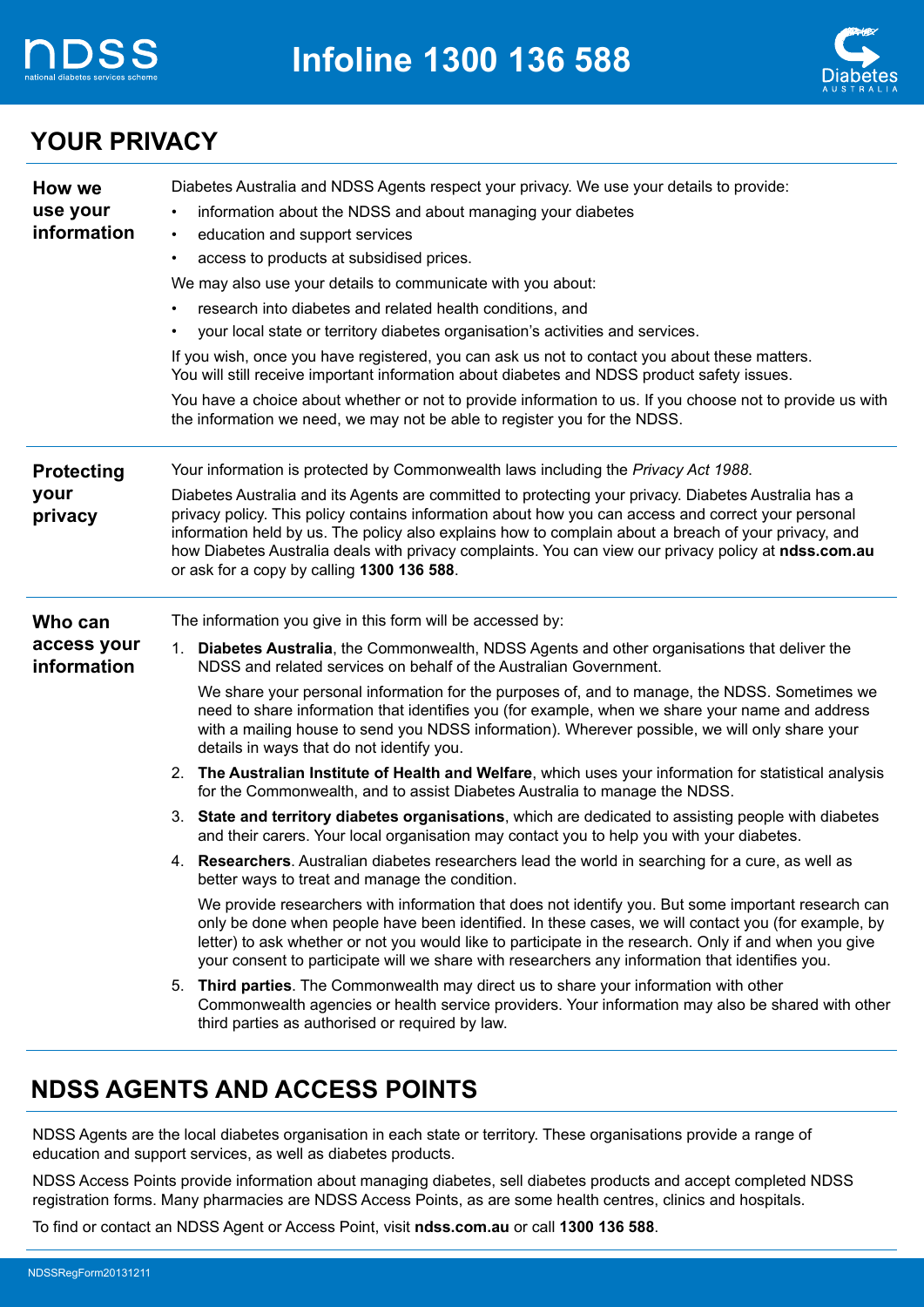



### **FREQUENTLY ASKED QUESTIONS**

| How does                                                                    | The NDSS provides education and support to help you manage your diabetes.                                                                                                                                                                                                                                                                                                                              |  |  |
|-----------------------------------------------------------------------------|--------------------------------------------------------------------------------------------------------------------------------------------------------------------------------------------------------------------------------------------------------------------------------------------------------------------------------------------------------------------------------------------------------|--|--|
| registration with the<br>NDSS help me?                                      | Registering with the NDSS gives you access to a range of support services (delivered by your local<br>state or territory organisation):                                                                                                                                                                                                                                                                |  |  |
|                                                                             | The NDSS Infoline at 1300 136 588, which provides information about diabetes and the NDSS.<br>$\bullet$                                                                                                                                                                                                                                                                                                |  |  |
|                                                                             | Education and support provided by diabetes educators, dietitians and other health<br>$\bullet$<br>professionals.                                                                                                                                                                                                                                                                                       |  |  |
|                                                                             | Programs and activities for people with diabetes and their carers.<br>$\bullet$                                                                                                                                                                                                                                                                                                                        |  |  |
|                                                                             | A range of diabetes products at a subsidised cost.<br>$\bullet$                                                                                                                                                                                                                                                                                                                                        |  |  |
| Is everyone with                                                            | You can register for the NDSS if:                                                                                                                                                                                                                                                                                                                                                                      |  |  |
| diabetes eligible for                                                       | you have been diagnosed with type 1, type 2 or gestational diabetes, or<br>$\bullet$                                                                                                                                                                                                                                                                                                                   |  |  |
| the NDSS?                                                                   | you have been diagnosed with diabetes caused by a genetic defect, pancreatic disease,<br>$\bullet$<br>hormonal abnormality or exposure to certain drugs and chemicals.                                                                                                                                                                                                                                 |  |  |
|                                                                             | You are not able to register if you have pre-diabetes or impaired glucose tolerance, or if your health<br>is being monitored in case you develop diabetes.                                                                                                                                                                                                                                             |  |  |
| What if I do not<br>have an Australian<br><b>Medicare or DVA</b><br>card?   | Visitors to Australia that are residents of Belgium, Finland, Italy, Malta, New Zealand, Norway,<br>Slovenia, Sweden, the Netherlands, the Republic of Ireland and the United Kingdom may be eligible<br>under a Reciprocal Health Care Agreement (RHCA). Visitors travelling on a student visa from<br>Finland, Malta, Norway and the Republic of Ireland are not covered by a RHCA and not eligible. |  |  |
|                                                                             | If you think a RHCA applies to you, please include a photocopy of your passport and your Australian<br>visa when you submit this form.                                                                                                                                                                                                                                                                 |  |  |
| Who can certify my<br>form?                                                 | Only registered medical practitioners and credentialled diabetes educators can certify this form. If the<br>right person has not certified your form, we will not be able to process it.                                                                                                                                                                                                               |  |  |
| Why do I need to tell<br>you where I live?                                  | This form asks for the address where you live and your postal address. Knowing where you live<br>helps us plan diabetes services. We need your postal address so we can send you information.                                                                                                                                                                                                          |  |  |
| Why do I have to<br>tell you about my<br>background?                        | We ask for your personal details so that we can give you the right support. The more we understand<br>about people who have diabetes, the more relevant we can make the services we deliver.                                                                                                                                                                                                           |  |  |
| Why do you ask my<br>weight and height?                                     | Weight and height are important elements for current research into diabetes management and<br>prevention. Even estimates of these measurements are very useful.                                                                                                                                                                                                                                        |  |  |
| I am registering for<br>the NGDR. Why do<br>you ask about my<br>regular GP? | When you register for the NGDR, both you and your doctor will receive regular reminders about your<br>diabetes checks.                                                                                                                                                                                                                                                                                 |  |  |
| What if the treatment<br>for my diabetes                                    | If you start to use insulin or an approved injectable blood glucose lowering medication, you need to<br>tell us. Then we can make sure you have access to the NDSS products and services you need.                                                                                                                                                                                                     |  |  |
| changes?                                                                    | You do not need to complete a new NDSS registration form. Ask your credentialled diabetes<br>educator, registered medical practitioner or pharmacist to submit an NDSS "Medication Change<br>Form" for you. They can download it from ndss.com.au and should attach a photocopy of your<br>prescription to it.                                                                                         |  |  |
| What if my personal<br>or contact details<br>change?                        | Keep your NDSS registration up to date. Print the "Personal Details Update Form" at<br>ndss.com.au or ask for one at any NDSS Access Point. Fill it out and send it to the address<br>on the form, along with any extra information that is required.                                                                                                                                                  |  |  |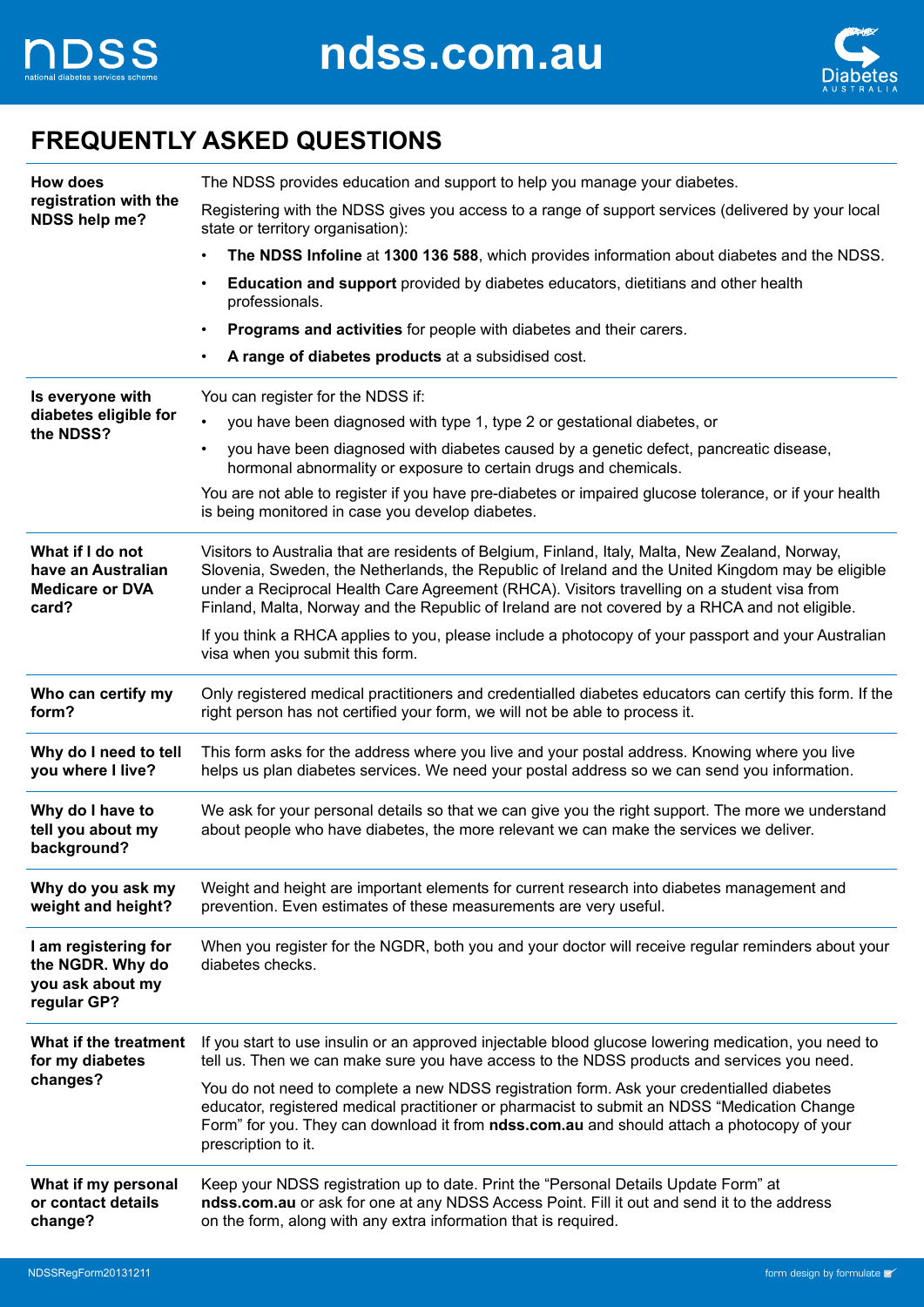|   |                                                                   | <b>Instructions</b> |                                                                                          |
|---|-------------------------------------------------------------------|---------------------|------------------------------------------------------------------------------------------|
|   | <b>Person with diabetes</b>                                       |                     | 12 Email address                                                                         |
|   | The questions in this section are about the person with diabetes. |                     |                                                                                          |
|   | Please print clearly in black or blue pen.                        |                     |                                                                                          |
|   |                                                                   |                     | 13 Do you have a gold DVA card?                                                          |
|   | All questions must be answered unless marked "(Optional)".        |                     | $\blacktriangleright$ Go to 14<br>No <sub>1</sub>                                        |
| 1 | Title e.g. Ms, Mrs, Miss, Mr, Dr                                  |                     | File number:<br>Yes                                                                      |
|   |                                                                   |                     | Go to 20                                                                                 |
|   |                                                                   |                     |                                                                                          |
| 2 | Given name(s)                                                     |                     | 14 Do you have a white, diabetes-specific, DVA card?                                     |
|   |                                                                   |                     | $\blacktriangleright$ Go to 15<br>No l                                                   |
|   |                                                                   |                     | File number:<br>Yes                                                                      |
| 3 | <b>Family name</b>                                                |                     | Include a photocopy of your                                                              |
|   |                                                                   |                     | card when you lodge this form.                                                           |
|   |                                                                   |                     | Go to 20                                                                                 |
|   |                                                                   |                     | 15 Do you have a current Medicare card?                                                  |
| 4 | (Optional) Previous name(s) e.g. maiden name                      |                     |                                                                                          |
|   |                                                                   |                     | Number:<br>Yes <sub>l</sub>                                                              |
|   |                                                                   |                     | Go to 20                                                                                 |
| 5 | $Male \vert$<br>Female<br><b>Sex</b><br>Intersex                  |                     | $\blacktriangleright$ Go to 16<br>No l                                                   |
| 6 | Date of birth                                                     |                     |                                                                                          |
|   | Note: If person with diabetes is<br>Month<br>Year<br>Day          |                     | 16 Are you a resident of Belgium, Italy, New Zealand,                                    |
|   | under 15 years old, the "Guardian                                 |                     | Slovenia, Sweden, the Netherlands or the United                                          |
|   | or carer" section (on the next page)<br>must also be completed.   |                     | Kingdom?                                                                                 |
|   |                                                                   |                     | Go to next question<br>No                                                                |
| 7 | Daytime phone number (mobile preferred)                           |                     | $\blacktriangleright$ Go to 20<br>Yes <sub>1</sub>                                       |
|   | For landlines, please include the area code.                      |                     | 17 Are you a resident of Finland, Malta, Norway or the                                   |
|   |                                                                   |                     | <b>Republic of Ireland?</b>                                                              |
|   |                                                                   |                     | You are not eligible for the NDSS<br>No                                                  |
| 8 | Alternative phone number e.g. home or partner                     |                     | Go to next question<br>Yes                                                               |
|   |                                                                   |                     | 18 Are you in Australia on a student visa?                                               |
|   |                                                                   |                     | Go to next question<br>N <sub>0</sub>                                                    |
| 9 | Address where you live                                            |                     | You are not eligible for the NDSS<br>Yes                                                 |
|   | Line 1                                                            |                     |                                                                                          |
|   | Line 2                                                            |                     | 19 Please provide the following details                                                  |
|   |                                                                   |                     | Passport number                                                                          |
|   | Line 3                                                            |                     | Country of issue                                                                         |
|   | Suburb or town                                                    |                     |                                                                                          |
|   | Postcode<br>State or territory                                    |                     | Day<br>Month<br>Year<br>Visa expiry                                                      |
|   |                                                                   |                     |                                                                                          |
|   | 10 Is the address where you live (shown in Q9) also               |                     | Include a photocopy of both your passport and<br>your visa when you lodge this form.     |
|   | your postal address?                                              |                     |                                                                                          |
|   | $Yes \rightarrow Go$ to 12                                        |                     | 20 In which country were you born?                                                       |
|   | $\text{No}$ $\blacktriangleright$ Go to next question             |                     | Australia Go to 21                                                                       |
|   |                                                                   |                     | Country:<br>Other                                                                        |
|   | 11 Postal address                                                 |                     |                                                                                          |
|   | This is where we will send your NDSS card and other               |                     | 21 Which language you most often speak at home?                                          |
|   | information to help with the management of your diabetes.         |                     | English<br>$\blacktriangleright$ Go to 22                                                |
|   | Line 1                                                            |                     | Other<br>Language:                                                                       |
|   | Line 2                                                            |                     |                                                                                          |
|   |                                                                   |                     | 22 Are you of Aboriginal or Torres Strait Islander<br>origin? Tick all boxes that apply. |
|   | Line 3                                                            |                     |                                                                                          |
|   | Suburb or town                                                    |                     | <b>No</b>                                                                                |
|   |                                                                   |                     | Yes, Aboriginal                                                                          |
|   | Postcode<br>State or territory                                    |                     | Yes, Torres Strait Islander                                                              |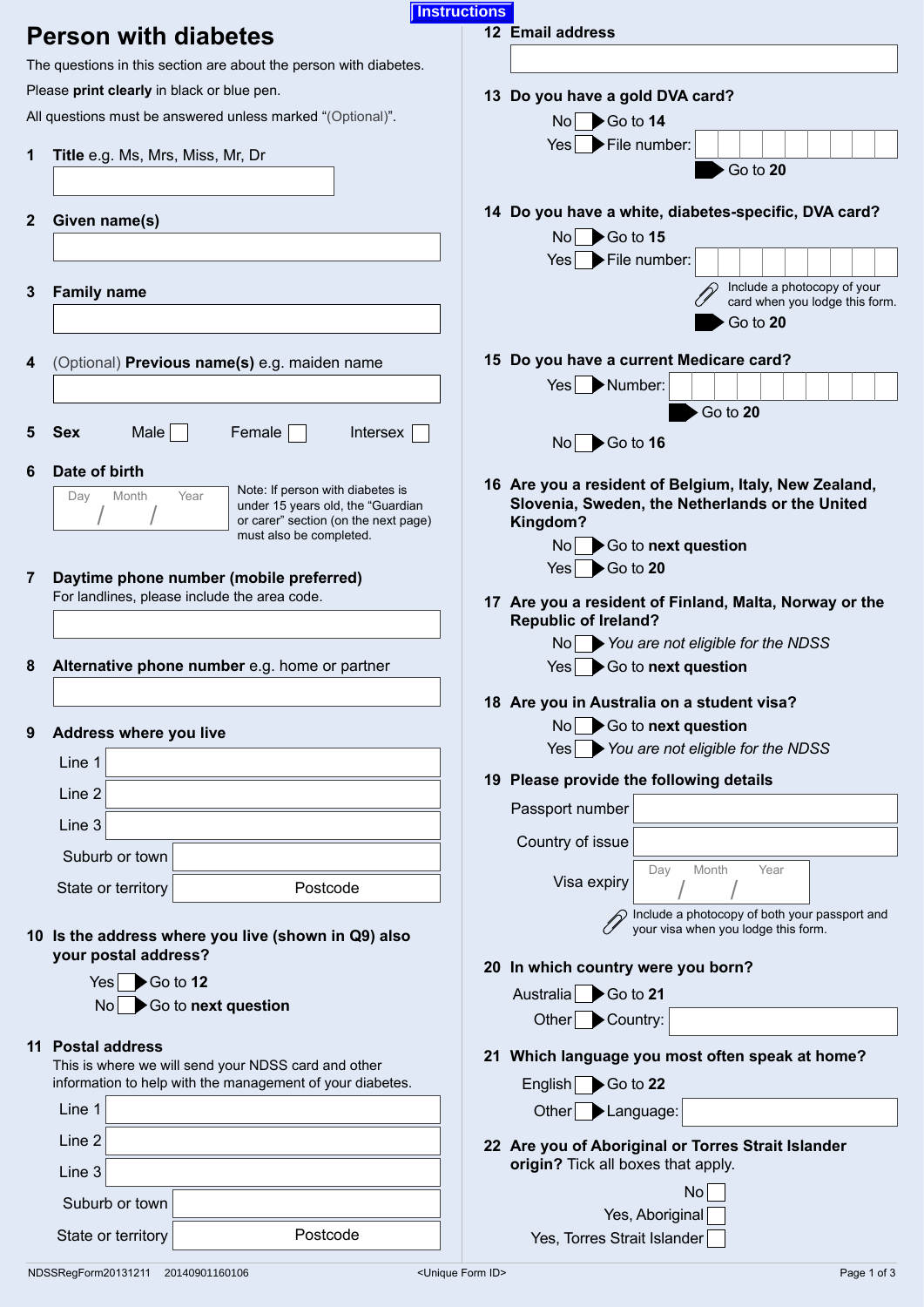| 23 In what month and year did a doctor first |
|----------------------------------------------|
| diagnose your diabetes?                      |

| diagnose your diabetes?                      |                                                                                                                                                                                                                                                           |
|----------------------------------------------|-----------------------------------------------------------------------------------------------------------------------------------------------------------------------------------------------------------------------------------------------------------|
| Month<br>Year                                |                                                                                                                                                                                                                                                           |
|                                              | Or, if you don't know the month and year,<br>approximately how long ago was it?                                                                                                                                                                           |
|                                              | In the last 12 months                                                                                                                                                                                                                                     |
|                                              | Between 1 and 3 years ago                                                                                                                                                                                                                                 |
|                                              | Between 3 and 5 years ago                                                                                                                                                                                                                                 |
|                                              | Between 5 and 10 years ago<br>More than 10 years ago                                                                                                                                                                                                      |
|                                              | 24 Were you living in Australia when first diagnosed?                                                                                                                                                                                                     |
| $Yes \rightarrow Go$ to 25<br>No             | Country you were living in:                                                                                                                                                                                                                               |
|                                              | Go to 26                                                                                                                                                                                                                                                  |
|                                              | 25 Where were you living when first diagnosed?                                                                                                                                                                                                            |
| Suburb or town                               |                                                                                                                                                                                                                                                           |
| State or territory                           | Postcode                                                                                                                                                                                                                                                  |
|                                              | 26 Which of the following is the person with diabetes?                                                                                                                                                                                                    |
| Under 15 years old<br>An adult receiving     | Go to "Guardian or carer"                                                                                                                                                                                                                                 |
| ongoing care                                 | section (on right)                                                                                                                                                                                                                                        |
|                                              |                                                                                                                                                                                                                                                           |
| Neither of the above                         | Go to next question                                                                                                                                                                                                                                       |
|                                              | 27 By signing here, you are confirming that you<br>require NDSS products and/or services for the<br>management of your diabetes, and that you agree<br>to the collection, use and disclosure of your<br>information for the purposes set out in this form |
| Signed                                       | Dated                                                                                                                                                                                                                                                     |
|                                              |                                                                                                                                                                                                                                                           |
|                                              |                                                                                                                                                                                                                                                           |
| <b>What next?</b>                            | Before lodging this form, make sure it is certified by a<br>registered medical practitioner or credentialled diabetes<br>educator by having them complete the next page.                                                                                  |
| <b>OFFICE USE ONLY</b>                       |                                                                                                                                                                                                                                                           |
| Received on<br>$\sqrt{2}$                    | $\sqrt{2}$                                                                                                                                                                                                                                                |
| Lodgement method (tick all boxes that apply) |                                                                                                                                                                                                                                                           |
| <b>Mail</b>                                  | Agent<br>Email<br>Fax                                                                                                                                                                                                                                     |
| Access Point AP Code:                        | Contacted?                                                                                                                                                                                                                                                |
| Card number                                  |                                                                                                                                                                                                                                                           |
| Issued by                                    | on<br>1<br>T                                                                                                                                                                                                                                              |

## **Guardian or carer**

If the person with diabetes is under 15 years old, or is an adult receiving ongoing care, this section must be completed by a primary guardian or carer. Details for a secondary guardian or carer, if any, can be added after registration.

All questions must be answered unless marked "(Optional)".

- **28 Your title** e.g. Ms, Mrs, Miss, Mr, Dr
- **29 Given name(s)**
- **30 Family name**

#### **31 Date of birth**



- **32 Is your postal address the same as the postal address for the person with diabetes?**
	- Yes Co to 34 No Go to next question

#### **33 Your postal address**

| Line 1             |                |          |
|--------------------|----------------|----------|
| Line $2 $          |                |          |
| Line 3             |                |          |
|                    | Suburb or town |          |
| State or territory |                | Postcode |

**34 Daytime phone number (mobile preferred)** For landlines, please include the area code.

#### **35 Email address**

- **36 Relationship to person with diabetes**
- **37 By signing here, you are confirming that:**
	- **• you are a primary guardian or carer for the person named in Q2 and Q3; and**
	- **• this person requires NDSS products and/or services for the management of their diabetes; and**
	- **• both you and the person with diabetes agree to the collection, use and disclosure of your information for the purposes set out in this form.**

| Signed | Dated |
|--------|-------|
|        |       |
|        |       |

#### **What next?**

Before lodging this form, make sure it is certified by a registered medical practitioner or credentialled diabetes educator by having them complete the next page.